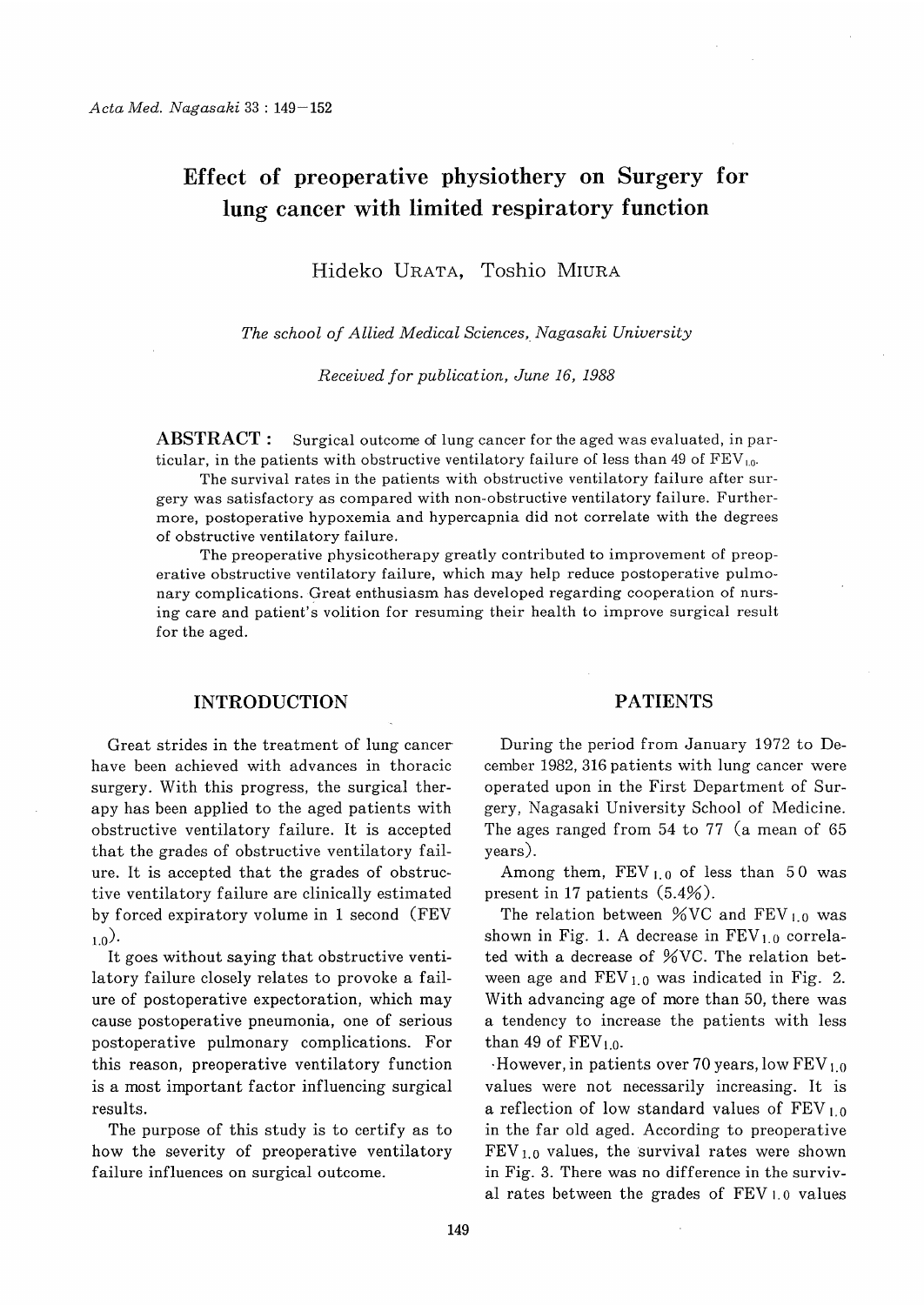

Fig. 1. Relationship between %VC and FEV  $_{1.0}$ 



Fig. 2. Relationship between the patient's age and  $\rm FEV_{1.0}$ 

age



Fig. 3. The survival rates following surgery according to the preoperative  $FEV_{1.0}$ values

during a four year duration. However, with elapsing four years, the survival rate in the patients with preoperatively low FEY 1. o of less than 4 9 somewhat declined rather than that with high  $FEV_{1.0}$ . These patients underwent lobectomy in 11 (65%), bilobectomy in 10 (29%) and left pneumonectomy in one (6%) respectively.

Postoperative arterial  $PaO<sub>2</sub>$  and  $PaCO<sub>2</sub>$  levels are shown in Fig. 4. Pa $O_2$  levels were low to some extent. These were not serious, but PaCO 2 values were slightly high. The lower  $FEV<sub>1.0</sub>$  values, the more pronounced and severe hypoxemia and hypercapnia were not induced.



Fig. 4. Relationship between preperative  $\text{FEV}_{1,0}$ and arterial  $PO_2 \cdot PCO_2$  levels

Difficulty in expectoration and postoperative atelectasis is not infrequently shown. These complications did not correlate with  $FEV<sub>1.0</sub>$  values. Even those patients with higher  $FEV<sub>1.0</sub>$  complained from difficulty in expectoration and occurrence of postoperative atelectasis.

Physiotherapy of incentive spirometry including inflating a toy balloon in the preoperative care was forced these patients to improve ventilatory failure during a two week preoperative period. The results of ventilatory function test is shown in Fig. 5. Each fraction of ventilatory function test was apparently improved. This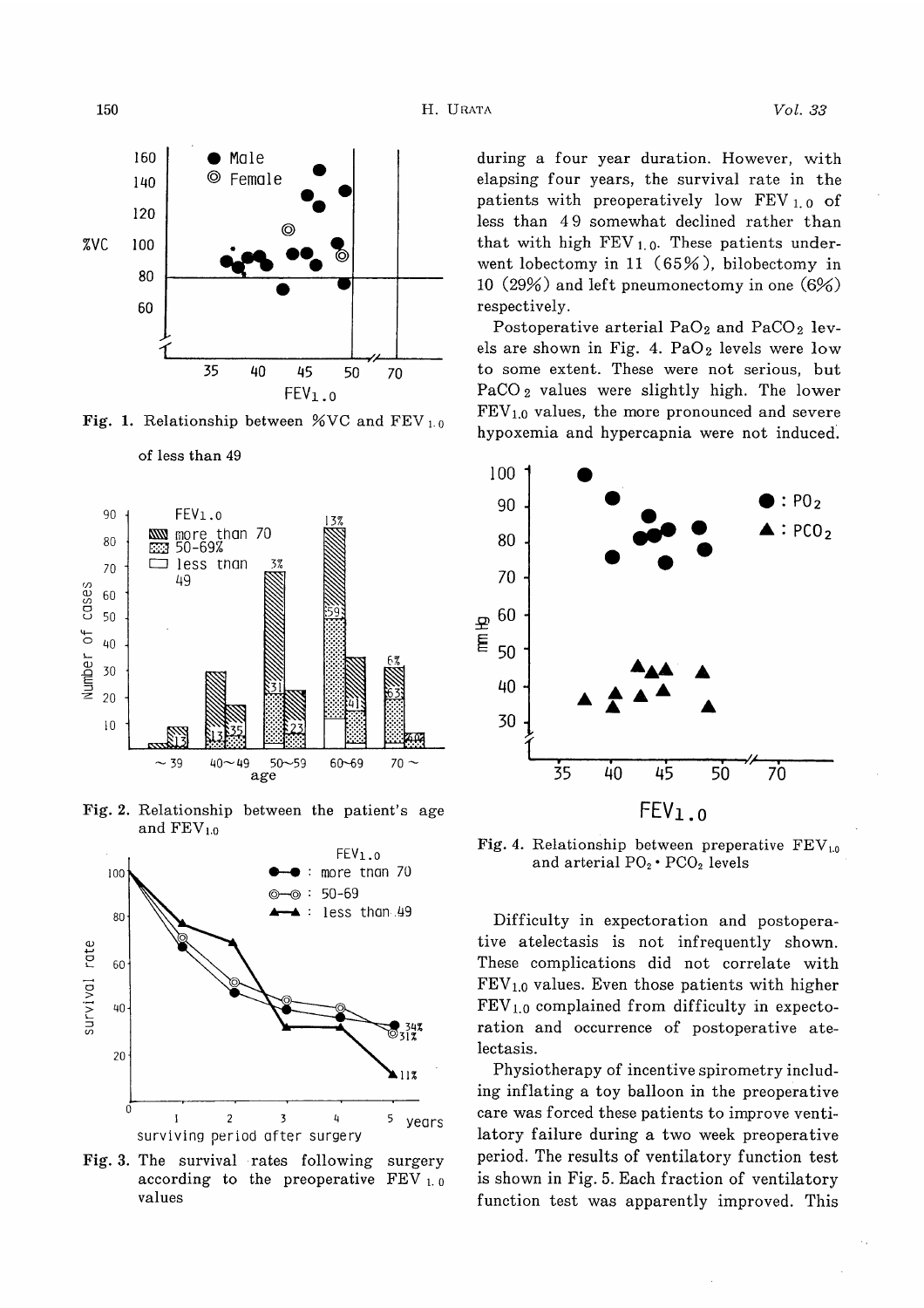

Fig. 5. Changes in the respiratory fraction of % VC, %MBC and FEV<sub>1.0</sub> before and after physicotherapy for older patients

care contributed to alleviation of air way obstruction.

Capacity of exercise in the majority of the patients increased and running up and down stairs, for example, has become accommodated without symptoms.

## DISCUSSION

The incidence of postoperative pulmonary complication was reported as being six to  $60\%$ .<sup>1)</sup> <sup>2)</sup> The lesions of small air way obstruction is the contributing factor to postoperative pulmonary complications. It causes gas trapping which induces poor gas exchange and difficulty in expectoration. Furthermore, occurrence of postoperative pulmonary complication relates to the operation site, approach and the duration of operation and so on. The longer the operation time, the higher the incidence of postoperative pulmonary complications.<sup>1)</sup>

Recently surgery has become widely indicated for the aged suffering from small air way obstruction.

It is well known that the incidence of postoperative pulmonary complication closely relates to FEV1.0 values. Surgeons and nurses should bear in mind that low FEV 1. 0 of less than 50 is the warning and risk sign of postoperative pulmonary complications and of limited pulmonary reserve for recovery from such an accident.<sup>3)</sup>

Therefore, preoperative physicotherapy is required to make their operative course uneventful, and also adequate nutritional care is necessary to recover from surqical stress.<sup>4)</sup> There is a report that postoperative atelectasis occurs in frequency of  $90\%$ .<sup>5)</sup> Recently incentive spirometry has been used widely for preoperatively respiratory care. 6) Undoubtly it is helpful to improve preoperative respiratory failure and to prevent postoperative respiratory complication, and the good nursing care participates in improving the surgical results.

However, it is generally accepted that postoperative pneumonia greatly contributes to difficulty in expectoration. In such a case the bedside use of flexible bronchofiberscope is effective to relieve postoperative pneumonia.<sup>7)</sup>

Furthermore, we would like to emphasize the necessity and significance of the nursing care to improve preoperative respiratory failure through physicotherapy and to facilitate the patient's volition to smoothly and quickly recovery.

Particular emphasis is placed on the cooperation of patient's volition and nursing care to extend the surgical indication as well as to success the surgical treatment for the aged of lung cancer.

#### REFERENCES

- 1) GARIBALDI RA et al. : Risk factors for postoperative penumonia. Am J. Med. 70 : 677, 1981.
- 2) Lucs JM : CLINICAL RISK factors for postoperative pulmonary complications. Resp. Care 29 : 484, 1984.
- 3) MARCH H. M : Anesthesia for patients with chronic pulmonary disease. ASA Refresher courses in Anesthesiology, ed by Hershey, SG p.133-149, 1984.
- 4) ASKANAZI J et al. : Nutrition and the respiratory system. Crit. Care Med. 10 : 163, 1982.
- 5) O'DONOHUE WJ Jr : Prevention and treatment of postoperative atelectasis - Can it and will